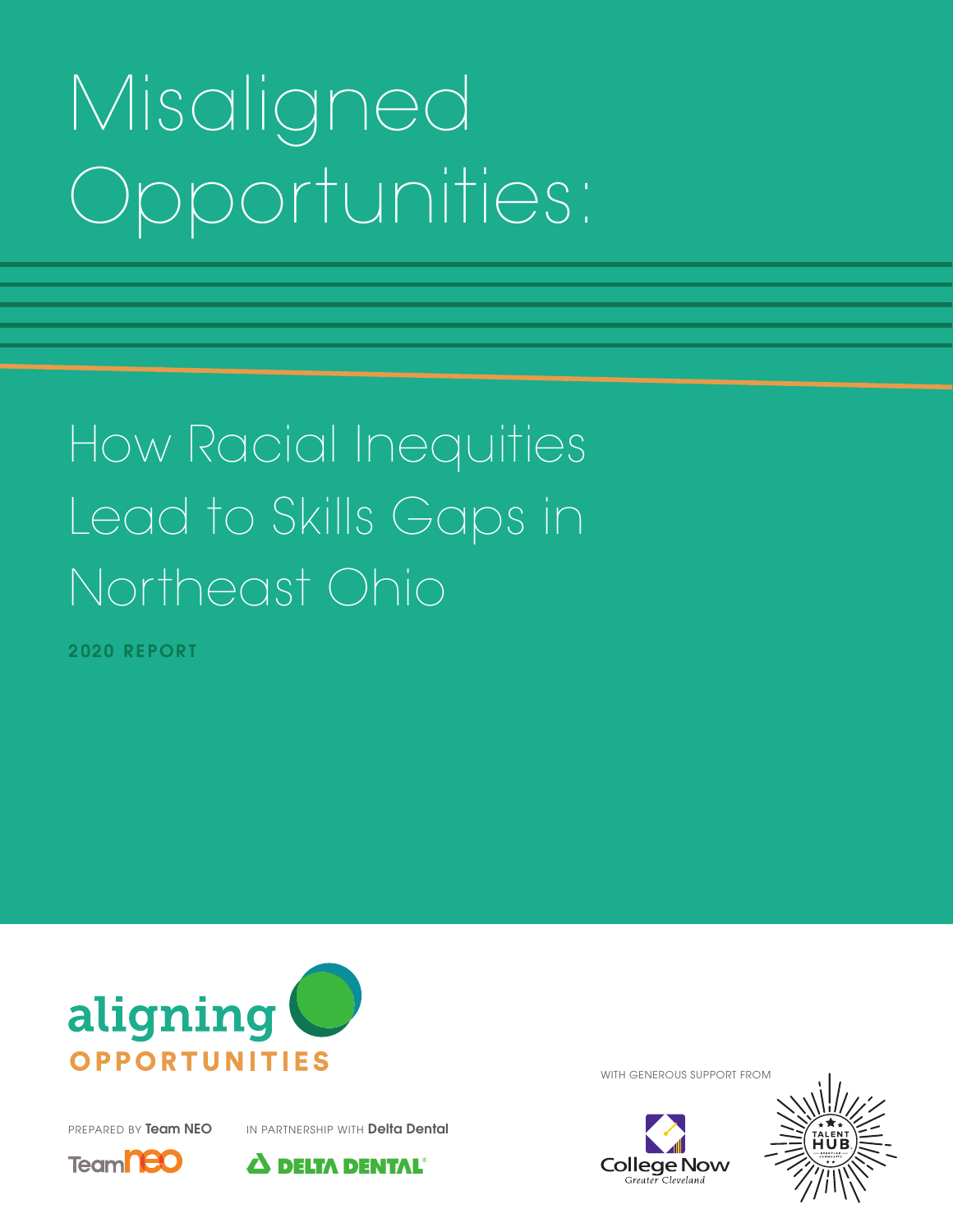## from Team NEO

Team NEO, as a business and economic development organization, is focused on building a vibrant economy for our region and is committed to ensuring that all members of our community have opportunities to participate in our prosperity.

It is clear, however, from both personal accounts of many in our community and through our robust analysis of data, that economic success has not been equitable and opportunities to prosper have not been equal for all members of our community, particularly people of color. Team NEO understands that the socioeconomic inequities that exist are systemic and that the solutions to this problem need to be systemic as well. We also know that we have a role to play in better understanding the challenges and finding or supporting solutions to address them.

While Team NEO has implemented a number of strategies that support diversity and inclusion, we – like most organizations – are on a journey to better understand the issue and the impact our current work has on diversity and inclusion, and to determine what more we can do to effect change. Team NEO is committed to doing our part to help understand the challenge and shape solutions that will have a positive effect on both personal and regional economic growth.

The Aligning Opportunities report – and specifically, this *Misaligned Opportunities: How Racial Inequities Lead to Skills Gaps in Northeast Ohio* report – is just one example of Team NEO's efforts.

Aligning Opportunities, funded with generous support from Delta Dental, seeks to help uncover the gap between the region's in-demand jobs and the available workforce, and to work toward bridging that gap. As Team NEO's Aligning Opportunities research progressed over the past four years, we increasingly saw a need to better quantify the talent gap in communities of color and distressed communities.

The 2020 Misaligned Opportunities report includes a robust dataset aimed at better defining the workforce participation disparities in Northeast Ohio, particularly among persons of color, using metrics like educational attainment, entrepreneurship, racial proportionality of in-demand occupations and more. The following pages provide an initial look at those metrics.

We hope this report can be used as a starting point to inform local conversations on how racial inequities lead to talent gaps in Northeast Ohio, and to influence solutions that we, as a region, can implement to effect positive change.

Sincerely,

William R. Keller

Bill Koehler Chief Executive Officer, Team NEO

Delta Dental recognizes we are all living in challenging times. Politics is polarizing, racism is rampant and the pandemic is frightening. Tough times require more dialogue and understanding. The new Inclusion and Diversity Initiative at Delta Dental of Michigan, Ohio and Indiana will allow our employees to drive our training and programming needs to create an environment where all employees can bring their whole selves to work, initiate difficult conversations and facilitate meaningful change as a result.

#### $\Delta$  DELTA DENTAL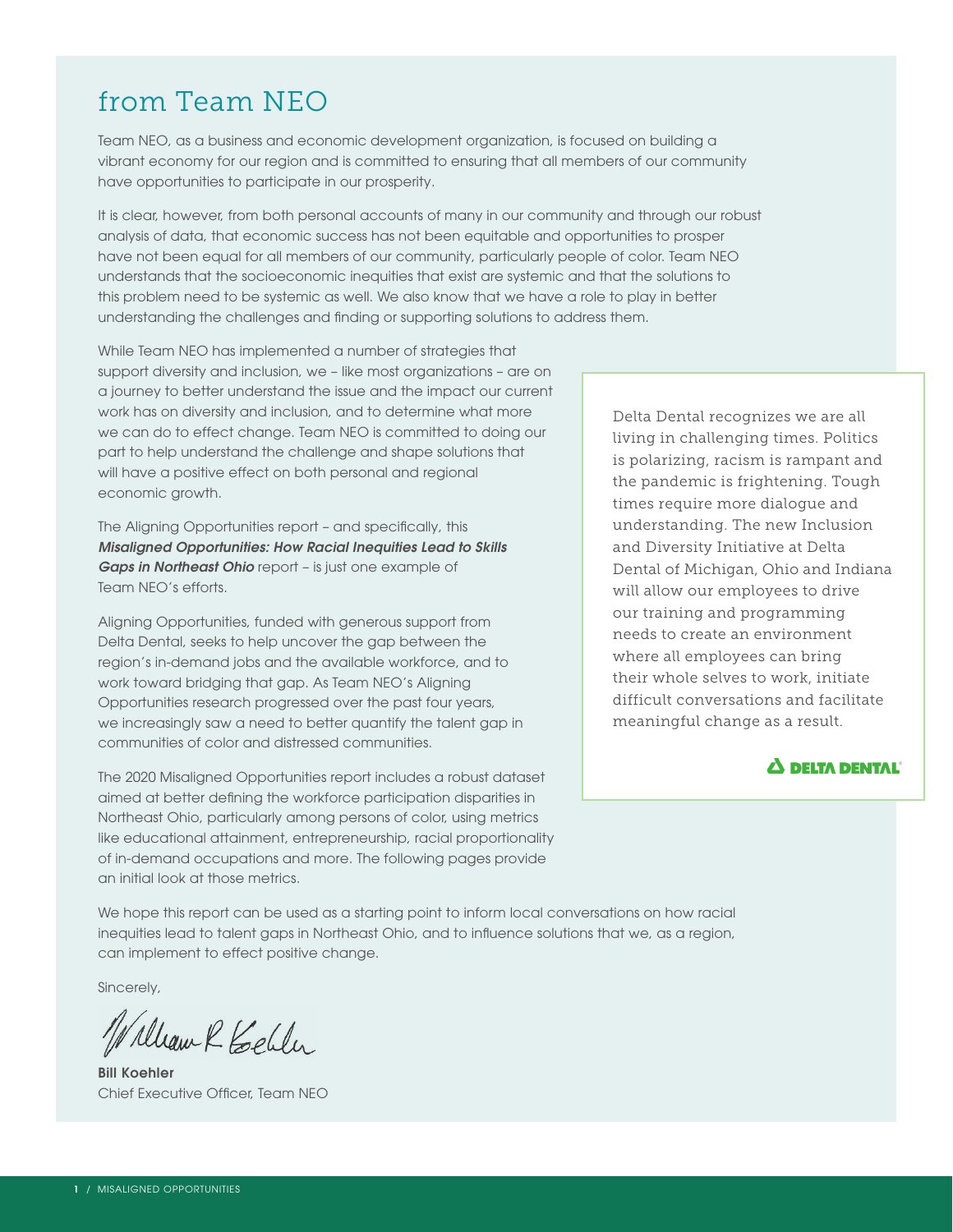## Northeast Ohio Population & Employment

Here's a breakdown of Northeast Ohio's population, employment and income by race, which serves as a baseline for this discussion. While Northeast Ohio is a majority-white region, people of color make up more than 20% of the total population. In terms of overall employment, minority groups are underrepresented across the board.



Population vs. Employment in Northeast Ohio

Source: Bureau of Labor Statistics; Economic Modeling Specialists International

NOTE: American Indian or Alaskan Native, and Native Hawaiian or Pacific Islander groups each represent less than 1% of Northeast Ohio's population and employment.



Percentage of Population with a Bachelor's Degree or Above



#### Unemployment Rate



#### Occupation by Race



**African American Only Community White Only** 



#### Median Household Income

 *\* American Indian and Alaska Native, Native Hawaiian and Other Pacific Islander, Some Other Race and Two or More Races*

 *\*\* Food preparation and serving, personal care and service, health care support, building and grounds cleaning and maintenance, and protective services.*

SOURCE: U.S. Census Bureau, 2014-2018 American Community Survey 5-Year Estimates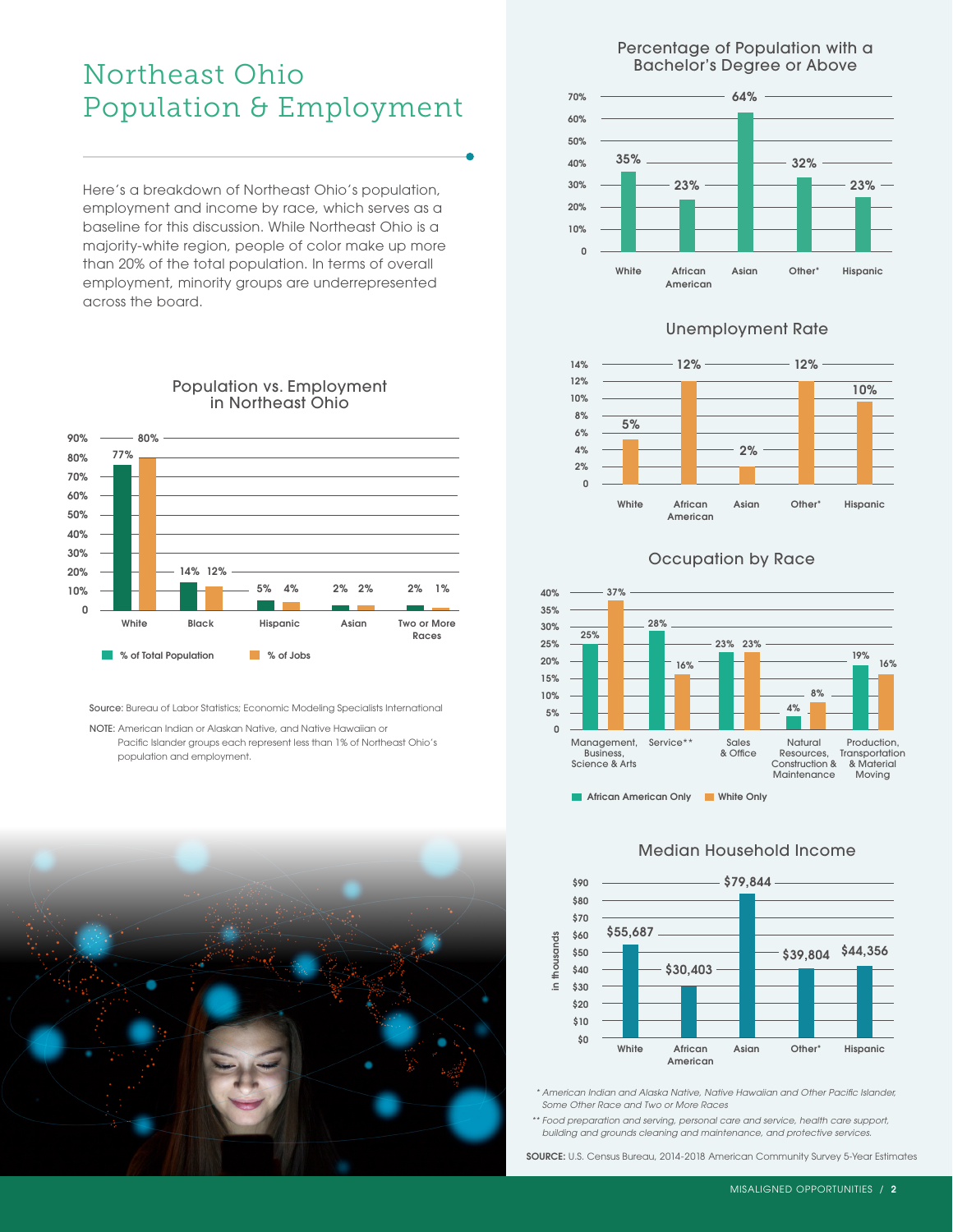## Educational Attainment

Educational attainment can be a pivotal first step for a person striving toward a successful career. Higher levels of education often lead to higher-wage occupations and greater opportunities for advancement. Yet Northeast Ohio fails to keep pace with the need for educated and skilled workers, especially in the region's in-demand fields. The underrepresentation of minority groups in postsecondary program completions, which include a degree, certificate or other diploma, is stark. For example, whites account for 82% of bachelor's degree completions in Registered Nursing, compared with under 5% for Blacks. Additionally, Blacks are overrepresented in terms of Practical & Vocational Nursing completions, which often lead to lower-paying jobs within the health care sector when compared to Registered Nursing programs. As a region, Northeast Ohio has an opportunity to improve educational access and connect historically underrepresented communities with more and better opportunities for advancement.



1 The completion of a postsecondary program resulting in a degree, certificate or other diploma

2 Persons of two or more races or whose race/ethnicity is unknown, or nonresidents of the United States

SOURCE: Integrated Postsecondary Education Data System (IPEDS), 2018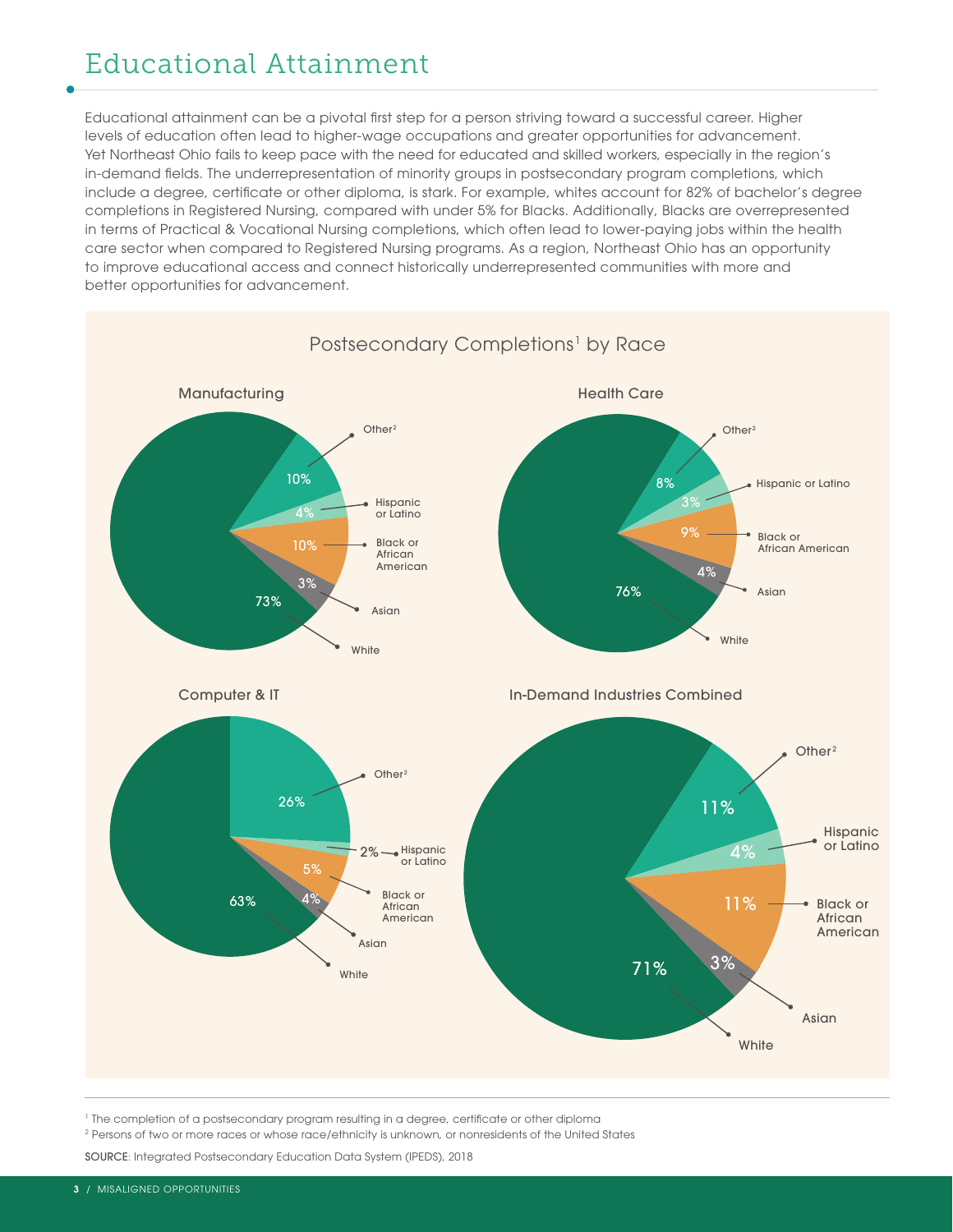Higher-education institutions, businesses and community organizations are coming together on programs designed to boost educational attainment among underrepresented groups. The following efforts exemplify their commitment.

#### IBM & YOUNGSTOWN STATE UNIVERSITY

Youngstown State University, in partnership with IBM, has launched an IT Workforce Accelerator to help better align the workforce with industry in-demand skills. The goal is to provide greater access to industry 4.0 skills and jobs through alternative educational pathways like apprenticeship and pre-apprenticeship.

The IT Workforce Accelerator regularly convenes employers, workforce intermediaries and other ecosystem partners interested in being part of the workforce and education conversation by learning about, implementing or supporting apprenticeship and pre-apprenticeship programs. Members of the IT Workforce Accelerator gain access to IBM playbooks, competency frameworks and thought leadership around apprenticeship. Additionally, members are offered first access to available IBM IT pre-apprenticeship training for prospective apprentices.

#### LORAIN COUNTY COMMUNITY COLLEGE

Lorain County Community College (LCCC) is committed to providing equitable access not only to higher education, but to high-wage, in-demand careers. We maintain deep connections to local industries to build career pathways most likely to lead to economic stability. But a deep dive into our program data identified gaps in representation across race and gender in these in-demand, high-wage careers. By disaggregating the data, LCCC began meaningful dialogue about program structure, cultural context related to career decision-making, and the importance of connecting students to pathways that support ongoing advancement in their chosen field. The resulting advising and experiential learning opportunities are being incorporated into existing programs, like Students Accelerating In Learning (SAIL). SAIL scales holistic student support using a case management approach to academic advising with the goal of helping students complete their associate degree within three years. The program has served more than 780 students, including LePreece Thomas. Thomas earned two associate degrees and two certificates within two years and is now working full-time at Mainthia Technologies, a contractor for NASA Glenn Research Center. By cementing equity-minded approaches to program enrollment, LCCC can help even more students enter careers that support their futures.

#### COLLEGE NOW GREATER CLEVELAND & LUMINA FOUNDATION

In December 2019, Lumina Foundation, in partnership with The Kresge Foundation, designated Cleveland as a Talent Hub, which signifies that a community is making strides toward increasing educational attainment and favorable employment outcomes, specifically for African American residents. College Now Greater Cleveland is leading the initiative with Cleveland State University and Team NEO as the core team partners. The Talent Hub is an opportunity to continue the work that is happening in Cleveland and Cuyahoga County to identify and address the inequities experienced by African American residents in postsecondary education and employment outcomes.

Data will drive the initiative's actions. Partner colleges will examine the data and statistics for their adult (age 25+) students to determine outcomes by race. Team NEO will examine employment data from the 2020 Aligning Opportunities report through a racial equity lens. The next steps are to collect qualitative data to add to the quantitative data analysis. Through the Talent Hub, stories of Cleveland's African American residents working to access and succeed in postsecondary institutions and obtain familysustaining wage careers will be unveiled. Once the baseline data are determined, other community-based organizations and businesses will be invited to collaborate to design programs and solutions to address the equity gaps in schools, businesses and the most affected communities.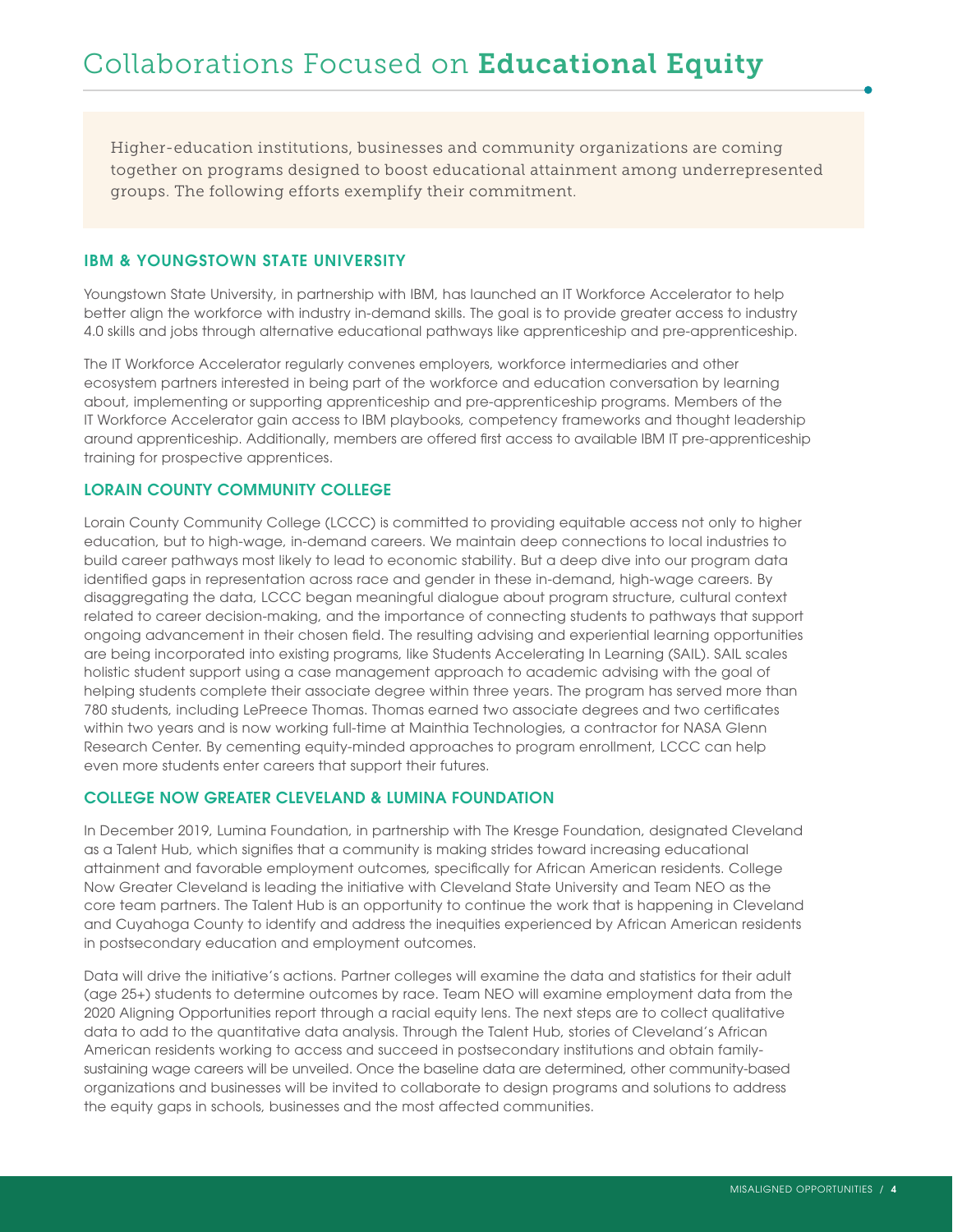## Minority Business Enterprises & Entrepreneurship



SOURCE: Survey of Business Owners (US Census Bureau), 2012

Owning a business is, for many, the American dream. The innovative ideas that hardworking, visionary entrepreneurs bring to light have the potential to not only boost our economy with goods, services and jobs, but also lead those business owners toward a path of upward mobility. But entrepreneurship is another area of racial inequity in Northeast Ohio. Based on available data from the U.S. Census Bureau's 2017 Annual Business Survey, MBEs account for just 6% of firms with paid employees in Northeast Ohio. Unfortunately, these data do not even paint a full picture, as data are unavailable for some counties, and do not include sole proprietorships. The disparity in size and scale of business is further reinforced when looking at data from *Crain's Cleveland Business*, which show that the 20 largest privately held companies in the region employ over 47,600 individuals, while the 20 largest MBEs employ just over 2,000 individuals.

Furthermore, according to McKinsey & Company's recent *COVID-19's effect on minority-owned small businesses in the United States* report, the ongoing pandemic brought on by COVID-19 may lead to a disproportionate impact on minority-owned small businesses, and has already highlighted issues faced by minority business owners. This inequitable impact is largely based on MBEs' lack of access to capital. The Brookings Institution's 2018 Small Business Credit Survey found that large banks approved only 29% of loans sought by Black small-business owners, as compared to 60% for white small-business owners. Additionally, a 2016 study from the Stanford Institute for Economic Policy Research found that only 1% of Black business owners get a bank loan during their first year of operation. Another factor fueling this disproportionate impact is a concentration in population-serving sectors that are most immediately affected by the pandemic. According to the U.S. Census Bureau's 2016 Annual Survey of Entrepreneurs, minority-owned small businesses are overrepresented in sectors such as accommodation & food service, health care & social assistance, and retail.

The region can support the efforts of aspiring entrepreneurs by taking actions such as providing greater access to working capital for minority-owned startups and intentionally partnering with existing MBEs. Additionally, higher-quality, more granular data are needed to fully understand the size and scale of the MBE landscape within Northeast Ohio.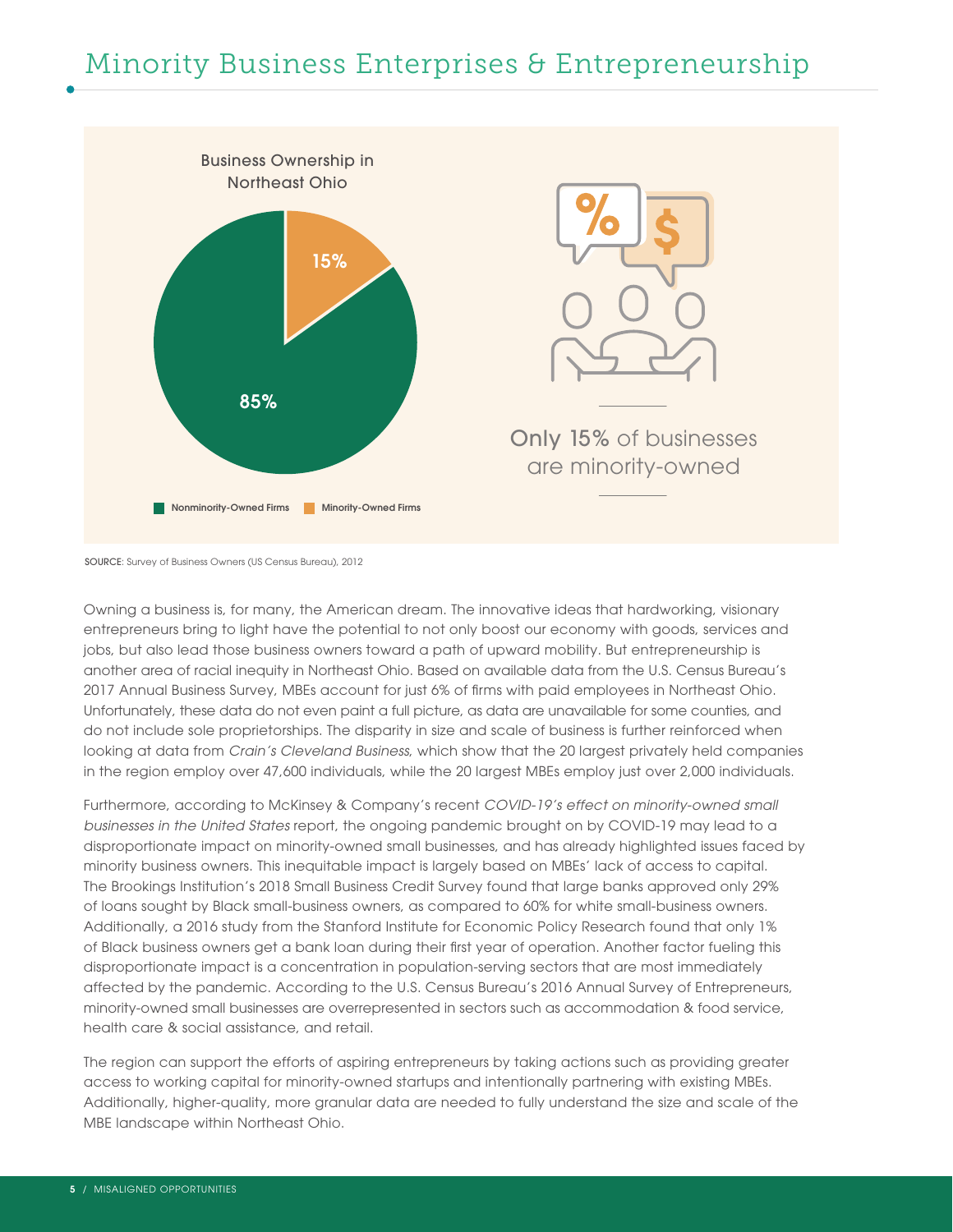Partnerships and programs, including those below, open new opportunities for minority business enterprises across Northeast Ohio.

#### STARK COUNTY MINORITY BUSINESS ASSOCIATION & HALL OF FAME VILLAGE POWERED BY JOHNSON CONTROLS

Both Hall of Fame Village Powered by Johnson Controls (HOFV) and the Stark County Minority Business Association (SCMBA) are committed to making Stark County a more equitable and inclusive space for all, especially in regard to the minority business community. One recent example of this commitment was a partnership between the two organizations related to an office building conversion that was needed as part of HOFV's ongoing construction efforts. SCMBA, after being identified by HOFV, handled the renovation from start to finish, completing a \$200,000+ construction project in which seven members of the Association operated in various construction capacities. The project was managed by a member of the Association, and bids were awarded by SCMBA and HOFV. With oversight from SCMBA and its members, the project was a success, managed and completed within the target timeframe and budget. This process not only gave minority business exposure to the project, but it also provided an opportunity for learning and sharing of the many facets of the process such as bidding. The project utilized capable and qualified minority contractor partners that may not have otherwise been able to capture the work because of their size or experience and provided an opportunity for growth.

Additionally, the HOFV is committed to maintaining this connection with the minority business community in Stark County. As construction continues on additional phases of the HOFV project, minority contractor participation will be mandatory, and a percentage of all work will include minority contractors on site.

#### GREATER CLEVELAND PARTNERSHIP

As a leading voice on the subjects of equity and inclusion, the Greater Cleveland Partnership (GCP) advances racially equitable strategies to create inclusive organizational cultures within the region. In 2019, GCP launched a new initiative, CommitCLE, to engage the business community. This initiative is focused on not only heightening the acumen and access for small MBEs, but also growing scalable MBEs and ultimately elevating how Cleveland does business.

As CommitCLE strives to facilitate significant growth for MBEs, a cohort of companies has committed to increasing supplier diversity spend with growth-oriented minority firms. These companies will grow local and diverse spend, mentor two to three MBE firms and utilize the Inclusion Marketplace, an online portal connecting MBEs with demand for goods and services.

The Inclusion Marketplace was developed to close the gap between supply and demand to increase the number of scalable MBEs. On the supply side, MBEs promote their goods/services, find business opportunities and bid on work. On the demand side, buyers can post opportunities and source suppliers to diversify their vendor bases. Additionally, the portal connects MBEs to resources, capital and outreach events.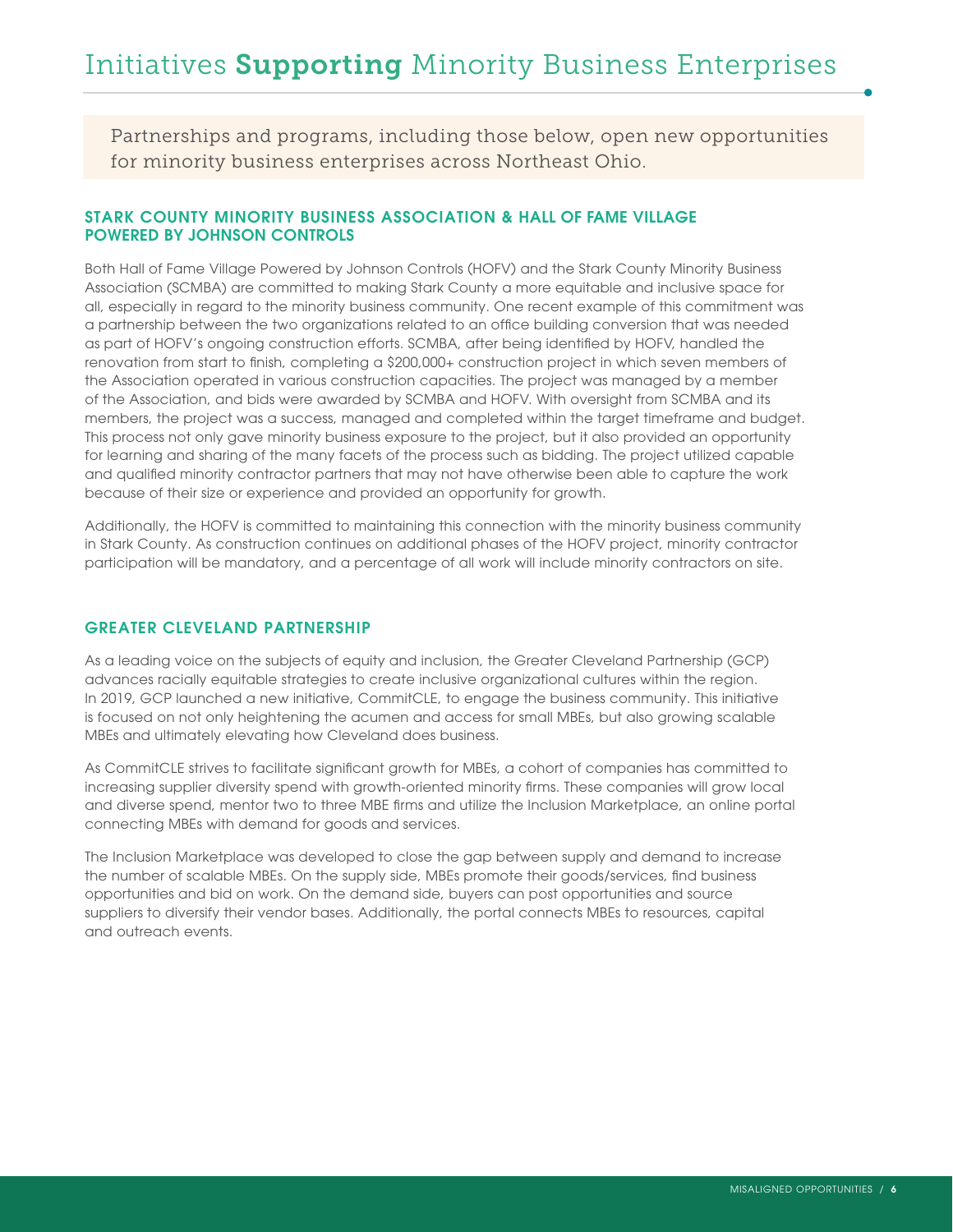## Racial Proportionality of In-Demand Occupations

The following 20 jobs are also highlighted in the 2020 Aligning Opportunities executive summary: They are occupations offering family-sustaining wages and a low chance of automation. However, the individuals filling these occupations in Northeast Ohio today are overwhelmingly white. To remain competitive and move toward a more equitable future, the region must connect more people of color to these in-demand occupations.

#### **OCCUPATIONS** % White **1989 We Mission State of Latino 1999 We Black or African American 8 %** American Indian or Alaska Native **8 % Assume 19 % Two or More Races**  $0\%$  20% 20% 40% 60% 60% 80% 80% 100% Software Developers, Applications Computer Occupations<sup>1</sup> Information Security Analysts Business Operations Specialists2 Operations Research Analysts Training & Development Specialists Database Administrators Medical & Health Services Managers Registered Nurses Web Developers Financial Analysts Human Resources Managers Management Analysts Managers, Emerging Fields<sup>3</sup> Financial Managers Nurse Practitioners Physical Therapists Marketing Managers General & Operations Managers Occupational Therapists 74% 2% 4% 19% 77% 3% 12% 6% 2% 79% 3% 12% 4% 2% 80% 1% 1% 3% 13% 3% 80% 1% 1% 2% 12% 5%  $\Delta$ % 81% 1% 1% 1% 1%  $3\%$  14% 2% 1% 1% 82% 2% 7% 7% 1% 83% 2% 12% 84% 2% 10% 4%84% 4% 5% 4% 84% 2% 7% 6% <mark>-</mark> 1% <sub>2%</sub> 7% 6% - 1% 7% 7% 7% 7% 7% 1% 84% 4% 9% 2% 1% 85% 2% 9% 3% <mark>1%</mark> 2% 9% 3% 1% 88% 3% 6% 2% 1% 6% 1% 6% 1% 6% 2% 1% 6% 2% 1% 6% 2% 1% 6% 2% 1% 88% 2% 6% 2% 1% 90% 6% 2% 90% 1%  $4\%$   $4\%$   $1\%$ 91% 4% 2% 1% 2% 91% 2% 5% 1<mark>2% 1% 2% 5% 12% 1% 2% 5% 12% 1%</mark> 1% 92% 4% 2% 1% 1%

#### Racial Proportionality of In-Demand Occupations

1 Computer-savvy professionals working to design video games, develop computer solutions, build geospatial programs or analyze data

2 Business professionals working on energy audits, security assessments, international or online commerce, sustainability and disaster recovery

3 Managers working on organizational compliance, risk, supply chain, investments and security, often in the green economy

SOURCE: Burning Glass Labor Insights; Economic Modeling Specialists International; Team NEO Calculations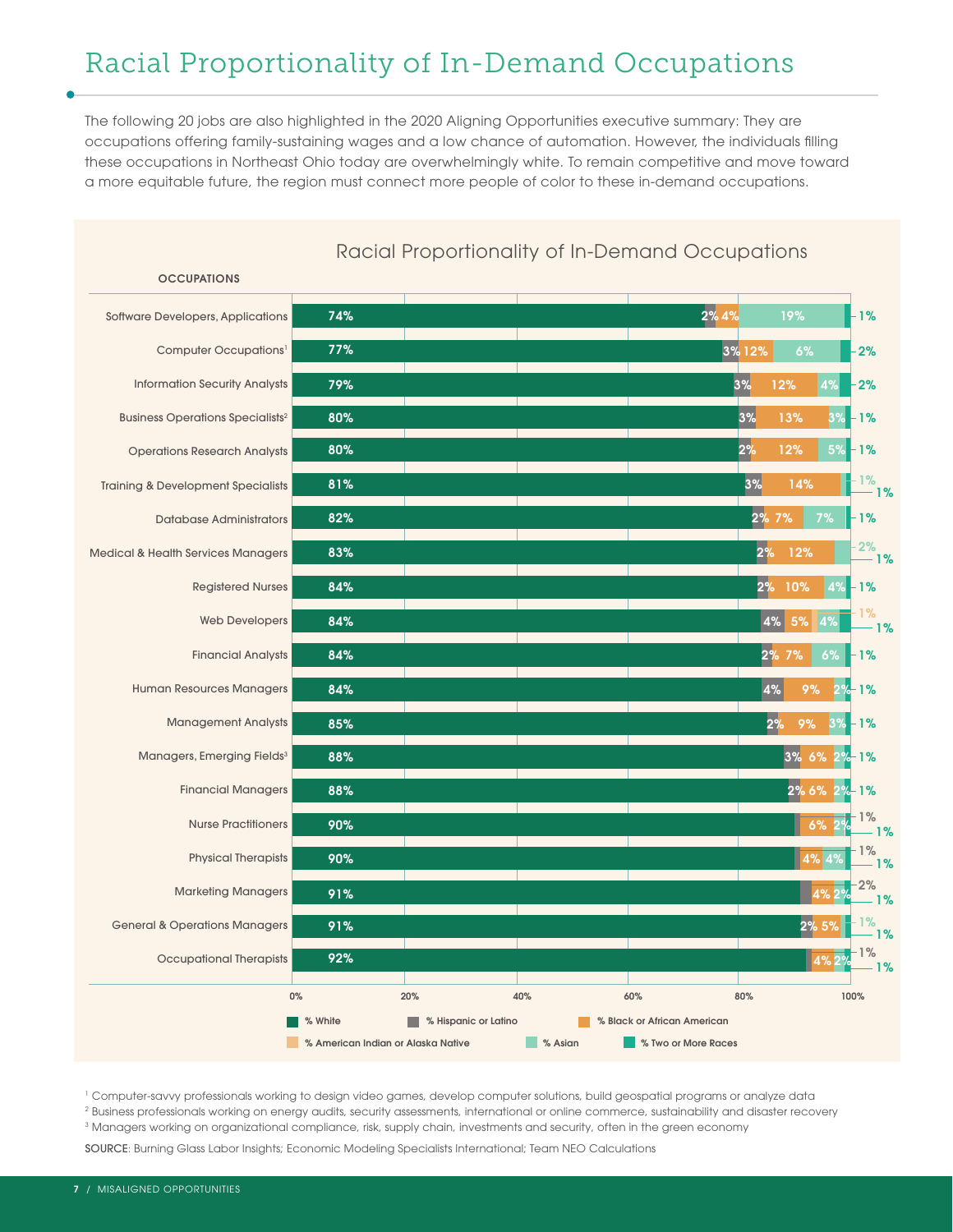## Communities of Color Comparison

Due in large part to exclusionary housing policies, people of color have been widely segregated from majority-white communities for decades, if not centuries. These historic inequities provide a backdrop for analyzing the differences in economic outcomes between communities of color\*, non-communities of color and the Northeast Ohio region as a whole. Cycles of disinvestment have left communities of color far worse off than counterpart communities on multiple metrics — poverty, household income and housing value, to name just a few. Potential strategies for bridging these gaps include increasing job access and providing resources to the underemployed.



#### Percent of Residents Below Poverty Line



#### Median Household Income



Housing Value (Owner-Occupied Units)



SOURCE: U.S. Census Bureau American Community Survey

\*For the purposes of this report, "communities of color" are defined as census tracts in which 51% or more of the population are people of color.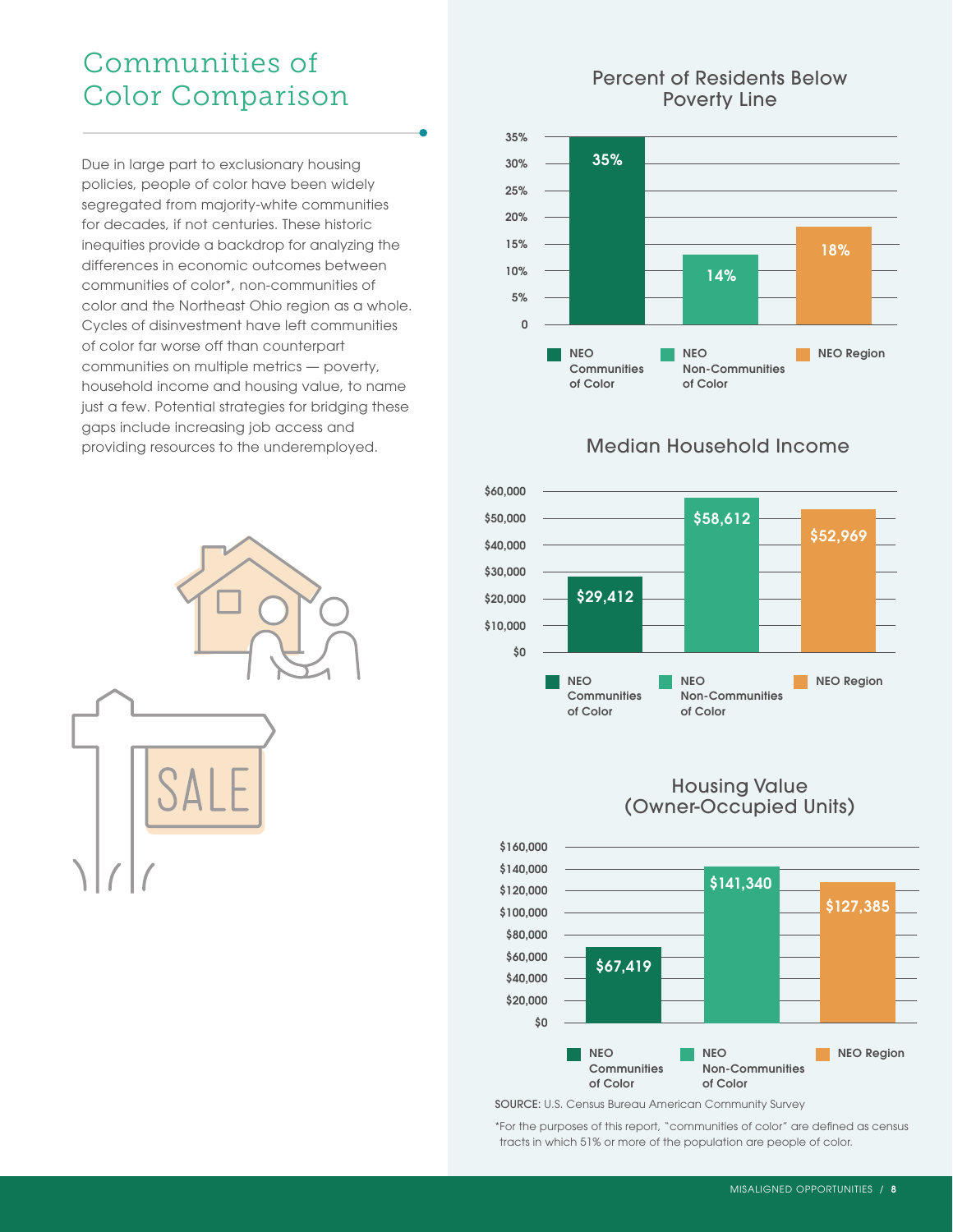Following are just two of the programs being implemented in Northeast Ohio to support communities of color through greater access to good-paying jobs.

#### FUND FOR OUR ECONOMIC FUTURE

Legacy industries, declining job access, concentrated poverty and systemic racial exclusion have long undermined Northeast Ohio's global competitiveness. The downturn caused by the coronavirus intensifies the need for equitable growth. In response, the Fund for Our Economic Future is working with regional partners to build up and reinforce job hubs.

Job hubs are places of concentrated economic activity, defined and identified based on four characteristics: high concentrations of traded-sector jobs, multiple employers, alignment with local development priorities, and potential economic development opportunities.

Job hubs can make Northeast Ohio more competitive and more equitable. They benefit businesses: Physical proximity to other businesses spurs creativity and collaboration. They benefit taxpayers: Utilizing existing infrastructure means paying for fewer new roads or sewers. And they drive equity: Bringing jobs closer to people combats distance discrimination.

The Fund for Our Economic Future believes that the road to a stronger tomorrow for all Ohioans starts with growing job hubs.

#### GREATER AKRON CHAMBER & CONXUSNEO

RAISE: Good Jobs for Greater Akron increases access to economic opportunity by bringing employers, wraparound services, education and workforce partners directly into neighborhoods where residents are underrepresented in high-demand, good-paying jobs. Information sessions highlight industries, occupations, career opportunities and necessary skills. Residents visit employer, education/training and resource tables to learn more, connect and register with OhioMeansJobs. Job preparation workshops are offered at local libraries, and success coaches support residents to persist as they prepare for job/training fairs in their neighborhoods. Employers also benefit by accessing a more diverse talent pool.

Visit raisegoodjobs.org for more information.

*NOTE: Governor DeWine issued a stay-at-home order soon after the program launch, so RAISE retooled its website to include COVID-related information, resources to access the internet, and links to upskill training and job openings. Virtual job/training fairs are being planned to help displaced workers and those in low-wage front line jobs access better jobs.*